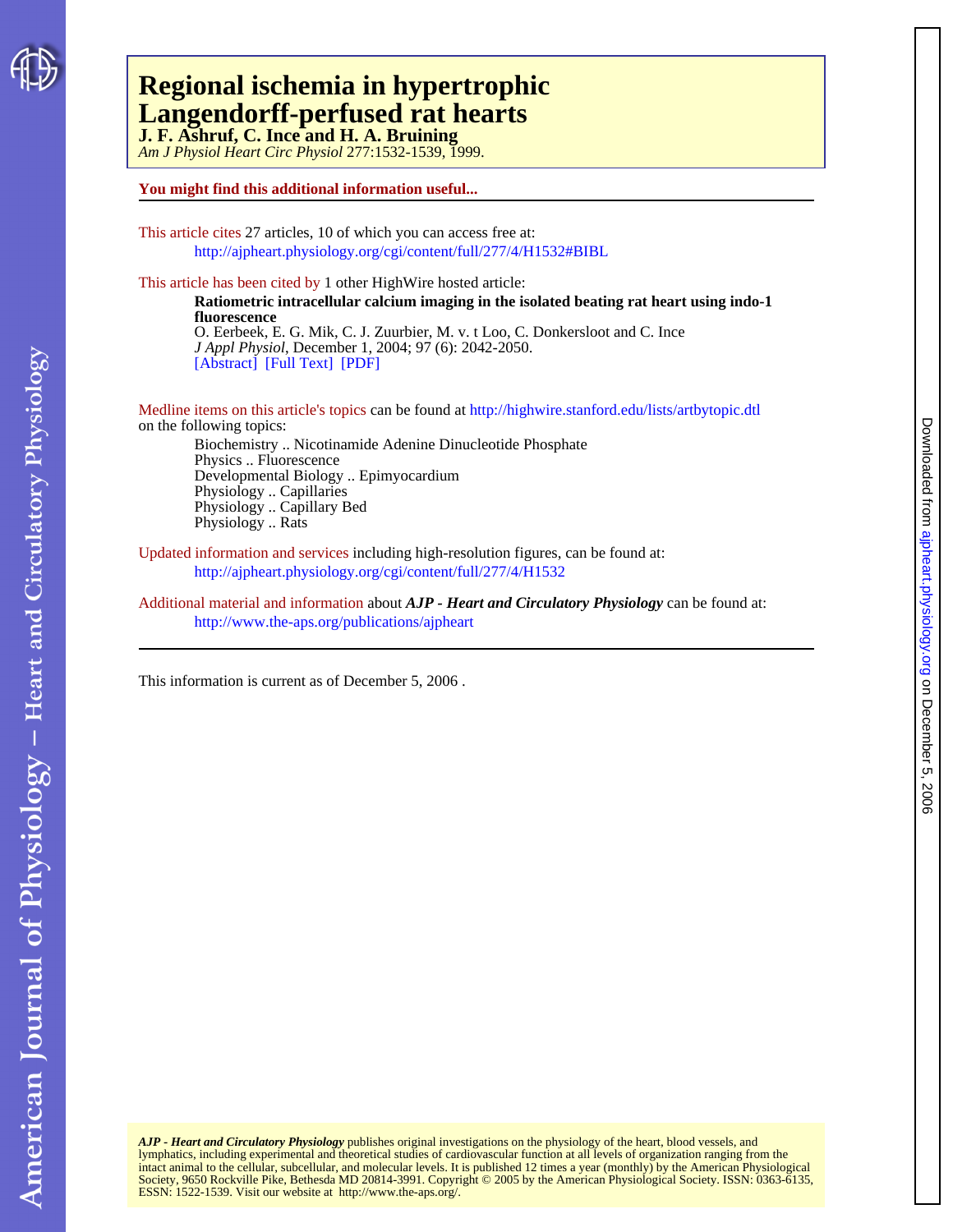

# Regional ischemia in hypertrophic Langendorff-perfused rat hearts

J. F. ASHRUF,<sup>1</sup> C. INCE,<sup>2</sup> AND H. A. BRUINING<sup>1</sup>

<sup>1</sup>*Department of Surgery, Erasmus University of Rotterdam, 3015 GD Rotterdam; and* <sup>2</sup>*Department of Anesthesiology, University of Amsterdam, 1105 AZ Amsterdam, The Netherlands*

**Ashruf, J. F., C. Ince, and H. A. Bruining.** Regional ischemia in hypertrophic Langendorff-perfused rat hearts. *Am. J. Physiol.* 277 (*Heart Circ. Physiol.* 46): H1532–H1539, 1999.—Myocardial hypertrophy decreases the muscle massto-vascularization ratio, thereby changing myocardial perfusion. The effect of these changes on myocardial oxygenation in hypertrophic Langendorff-perfused rat hearts was measured using epimyocardial NADH videofluorimetry, whereby ischemic myocardium displays a high fluorescence intensity. Hypertrophic hearts, in contrast to control hearts, developed ischemic areas during oxygen-saturated Langendorff perfusion. Reoxygenation of control hearts after a hypoxic episode resulted in a swift decrease of fluorescence in a heterogeneous pattern of small, evenly dispersed, highly fluorescent patches. Identical patterns could be evoked by occluding capillaries with microspheres 5.9 µm in diameter. Ten seconds after reoxygenation there were no more dysoxic areas, whereas reoxygenation in hypertrophic hearts showed larger ischemic areas that took significantly longer to return to normoxic fluorescence intensities. Hypothesizing that the larger areas originate at a vascular level proximal to the capillary network, we induced hypoxic patterns by embolizing control hearts with microspheres 9.8 and 15 µm in diameter. The frequency distribution histograms of these dysoxic surface areas matched those of hypertrophic hearts and differed significantly from those of hearts embolized with 5.9-µm microspheres. These results suggest the existence of areas in hypertrophic Langendorff-perfused hearts with suboptimal vascularization originating at the arteriolar and/or arterial level.

hypertrophy; hypoperfusion; reduced nicotinamide adenine dinucleotide fluorescence; microspheres; microcirculation

HYPERTROPHIC MYOCARDIUM is more susceptible to ischemic damage than normal myocardium because of, among other factors, changes in its vascularization (7, 21). Morphological studies of vasculature in hypertrophic myocardium have demonstrated profound changes in anatomy and function. In hypertrophic myocardium, capillary density and coronary vascular reserve decrease, whereas minimal coronary vascular resistance increases (11, 19, 20). Hypertrophy also increases diffusion distances from capillaries to myocytes (22, 24). These changes are not distributed evenly throughout the myocardium, resulting in a diversion of coronary flow from subendocardial to subepicardial layers (1, 8). Many studies have shown this transmural redistribution of coronary flow in hypertrophy with changes in the heterogeneity of flow and vascularization between subsequent transmural myocardial layers (1, 22, 23). Less is known, however, of the effect of hypertrophy on the local distribution of oxygen through the myocardial microcirculation. For instance, measurements of local oxygen consumption and supply did not show any difference between normal and hypertrophic in situ hearts at rest (25) and during stress (5, 28), whereas a significant functional impairment in hypertrophic hearts was demonstrated. An explanation may be that these hearts were blood-perfused in situ hearts with a physiological oxygen supply-to-demand ratio as compared with Langendorff-perfused rat hearts, which are known to have a marginal oxygen supply, resulting in the development of ischemia when the oxygen supply-todemand ratio decreases slightly (13). In a previous study we found that hypertrophic Langendorff-perfused hearts spontaneously developed hypoxic areas that could be alleviated by factors influencing oxygen free radical concentrations through the addition of fatty acids or superoxide dismutase to the perfusate (12).

The purpose of the present study was to investigate the nature of the spatial distribution of the hypoxic state in myocardial regions and the vascular level at which perfusion is disturbed in myocardial hypertrophy by using epicardial NADH videofluorescence to monitor the mitochondrial energy state (15). Measurement of the mitochondrial autofluorescence of reduced pyridine nucleotide (NADH) of the epimyocardium allows the identification of hypoxic regions because NADH (which accumulates during hypoxia) fluoresces when exited with ultraviolet (UV) light and oxidized  $NAD<sup>+</sup>$  does not (6). There is also a fairly linear relationship between the oxygen concentration available to mitochondria and the NADH fluorescence intensity, as has been shown in isolated mitochondria (6). In this way the local mitochondrial energy state of the myocardium can be visualized (2). In normal Langendorffperfused rat hearts a stepwise transition from anoxic to normoxic perfusion was accompanied by a transition from high epicardial NADH fluorescence intensity to low fluorescence intensity with a reproducible patchy pattern of high-fluorescence anoxic areas lagging behind low-fluorescence normoxic areas (15). These areas are microcirculatory weak units, because in a given heart they were always at the same location and were the first to become hypoxic during tachycardia (2, 15). These weak units were also the first to become hypoxic during inhibition of nitric oxide synthesis in endotoxemic rat hearts (4) and could be the cause of shunting pathways during sepsis (17). Hypoxic areas of identical size and pattern could also be elicited by embolization of the capillaries by microspheres whose diameter

American Journal of Physiology - Heart and Circulatory Physiology

The costs of publication of this article were defrayed in part by the payment of page charges. The article must therefore be hereby marked ''*advertisement*'' in accordance with 18 U.S.C. Section 1734 solely to indicate this fact.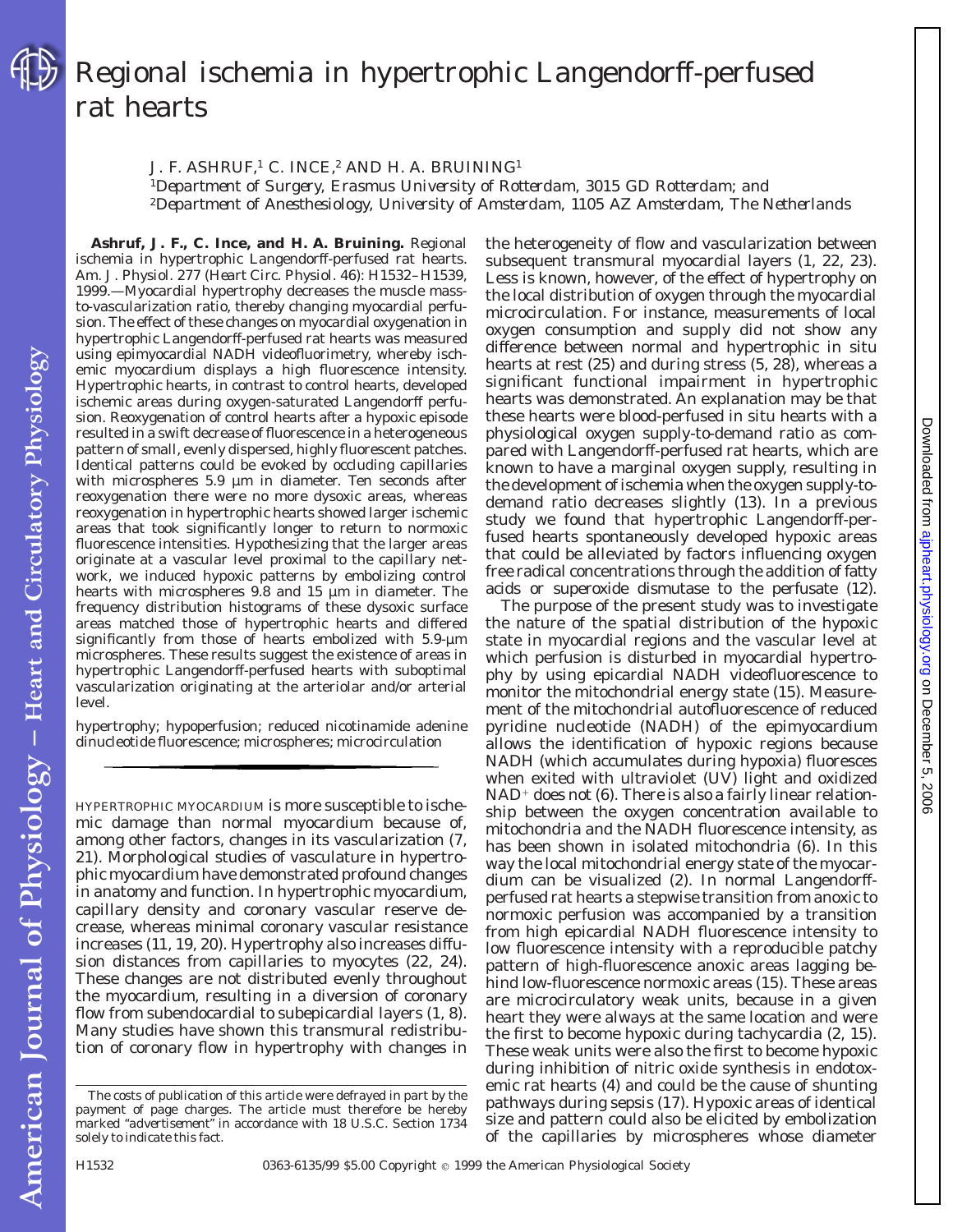

corresponded to the capillary diameter  $(5.9 \mu m)$ , whereas embolization of arterioles and arteries by larger microspheres produced larger hypoxic areas not corresponding to the heterogeneous areas seen during recovery from hypoxia (15). We hypothesized that in hypertrophic myocardium this pattern would be altered because of the formerly mentioned circulatory changes, resulting in suboptimally perfused myocardial regions. Furthermore, the size of the hypoxic areas in hypertrophic myocardium could elucidate at which vascular level the impaired perfusion originated. In this study we analyzed the anatomic substrate responsible for the appearance of these dysoxic areas in hypertrophic hearts. Preliminary results were reported elsewhere (3).

#### **MATERIALS AND METHODS**

*Experimental setup.* Male Wistar rats weighing 200–250 g were operated on, undergoing subdiaphragmatic and suprarenal aortic narrowing to induce left ventricular hypertrophy (18), and were killed 6 wk later when they weighed 250–300 g. For control measurements, rats of similar weight were used. Hearts were removed and perfused according to Langendorff and paced via aortic and right ventricular leads. Mean coronary flow rates (in ml·min<sup>-1</sup>·g ventricle wet wt<sup>-1</sup>) were measured with an electromagnetic flow probe (Skalar-Medical, Delft, The Netherlands) placed immediately proximal to the aortic cannula. Perfusion pressure was measured with a pressure transducer (Hewlett-Packard 8805B corner amplifier) connected to the aortic cannula. The perfusate was a modified Tyrode solution (128 mM NaCl, 4.7 mM KCl, 1 mM  $MgCl_2$ , 0.4 mM NaH<sub>2</sub>PO<sub>4</sub>, 1.2 mM Na<sub>2</sub>SO<sub>4</sub>, 20.2 mM NaHCO<sub>3</sub>, and  $1.3$  mM  $CaCl<sub>2</sub>$ ) containing  $11.0$  mM glucose. Perfusate temperature was kept at 37°C and equilibrated with either  $95\%$  O<sub>2</sub>-5% CO<sub>2</sub> or  $95\%$  N<sub>2</sub>-5% CO<sub>2</sub>. Perfusate pH was kept between 7.35 and 7.45. Hearts were paced at 5 Hz. The left ventricle was cannulated and communicated with the atmosphere via its apex to prevent generation of left ventricular pressure (2). In some experiments 10 µM nitroprusside, an endothelium-independent vasodilator, was added to the perfusate. In other experiments microspheres (Polyscience, Warrington, PA) of different diameters were infused into the coronary circulation. When indicated, the oxygen-saturated perfusate contained 10% (vol/vol) fluorocarbon F-43 emulsion (an artificial oxygen carrier) and 1% (wt/vol) fatty acid-free BSA. The stock fluorocarbon emulsion was obtained by sonifying 24 ml of F-43 and 5.6 g of pluronic F-68 in 150 ml of water at  $4^{\circ}$ C for 1 h under continuous bubbling of  $CO<sub>2</sub>$ through the solution (9). Chemicals were obtained from Merck (Darmstadt, Germany).

*Fluorescence measurements.* The NADH videofluorimeter used has been described previously (2, 15). The UV light from a 100-W mercury arc lamp (Olympus, Tokyo, Japan) was selected by means of a UG-1 barrier filter, centered around 365 nm, to provide the UV light needed for NADH excitation. The NADH fluorescence signal was selected by means of a band-pass filter centered around  $470 \pm 20$  nm and was placed in front of the camera. An image-intensified video camera (MXRi, Adimec, Eindhoven, The Netherlands) with a Micro-Nikkor 105-mm macrolens was used to detect NADH fluorescence images of the left ventricle of the heart. To enable correction of images for changes in the sensitivity of the videofluorimeter and fluctuations in the intensity of the light source, a small piece of uranyl calibration glass was placed next to the heart within the excitation field. Images were

recorded on a video recorder and were computer analyzed off-line with the use of image-processing software (TCLImage, Multihouse, Amsterdam, The Netherlands). Arbitrary units of NADH fluorescence intensities relative to uranyl fluorescence intensity are expressed as percentages, where 100% is taken as the intensity of epicardial NADH fluorescence at the end of a 2-min period of perfusion with nitrogen-saturated medium.

*Experimental protocols.* Hearts were allowed at least 15 min of stabilization after the start of the Langendorff perfusion at a perfusion pressure of 80 mmHg with oxygensaturated perfusate before the following experimental protocols were performed.

To examine the fluorescence patterns in hypertrophic left ventricle during oxygen-saturated Langendorff perfusion and posthypoxic recovery, *protocol 1* was carried out. After the stabilization of flow during normoxic perfusion, perfusion was switched to nitrogen-saturated perfusate for 2 min and then restored to normoxic perfusion. Because large ischemic areas already existed during normoxic perfusion at a perfusion pressure of 80 mmHg, perfusion pressure was increased to 100 and then 120 mmHg for 5 min each to increase coronary flow and oxygen transport. This did not cause the ischemic areas to disappear, and perfusion pressure was restored to 80 mmHg. Finally, to ascertain that the ischemic areas already visible at the beginning of perfusion were reversible [and did not represent infarcted (fibrotic) highly fluorescent myocardium (16)], oxygen transport to the myocardium was increased by either adding 10 µM nitroprusside to the oxygen-saturated perfusate or switching perfusion to fluorocarbon-containing oxygen-saturated medium.

*Protocol 2* was performed to examine fluorescence patterns in control left ventricle during posthypoxic recovery and progressive hypoperfusion. After the stabilization of flow during normoxic perfusion, perfusion pressure was decreased to 60 mmHg to obtain coronary flows comparable between control hearts and hypertrophic hearts. As in *protocol 1*, control hearts were subjected to a 2-min period of nitrogensaturated perfusion, after which perfusion was restored to oxygen-saturated perfusate. Hereafter, each heart was subjected to stepwise reduction of perfusion pressure from 60 mmHg to 10 mmHg in steps of 10 mmHg, with each step lasting 3.5 min.

To determine which vascular level determined the appearance of the ischemic areas in hypertrophic hearts, control hearts were embolized with microspheres of different diameters in *protocol 3*. The frequency distributions of ischemic surface areas in embolized control hearts were compared with those of hypertrophic hearts. After the stabilization of flow in control hearts, heterogeneous fluorescence patterns were elicited by switching perfusion from oxygen-saturated perfusate to nitrogen-saturated perfusate (for 2 min) and back. When flow had returned to baseline values, microspheres emulsified in Tyrode solution were infused at a rate of 500–1,000 microspheres/min into the coronary flow (15). Microspheres had fixed diameters of 5.9, 9.8, and 15 µm. Each heart was perfused with microspheres of one diameter, and infusion was stopped when flow was decreased to  $\sim$  75% of the baseline value. The surfaces of the ischemic areas caused by embolization in control hearts and the surfaces of ischemic areas in hypertrophic hearts during normoxic perfusion were measured in the fluorescence images and expressed in pixels (1 pixel  $\approx$  670  $\mu$ m<sup>2</sup> of myocardial surface). The transition from a normoxic area to an ischemic area is characterized by a small transitional zone (26) where fluorescence intensity increases gradually from normoxic to hypoxic intensity. The surface of an ischemic area was defined as the number of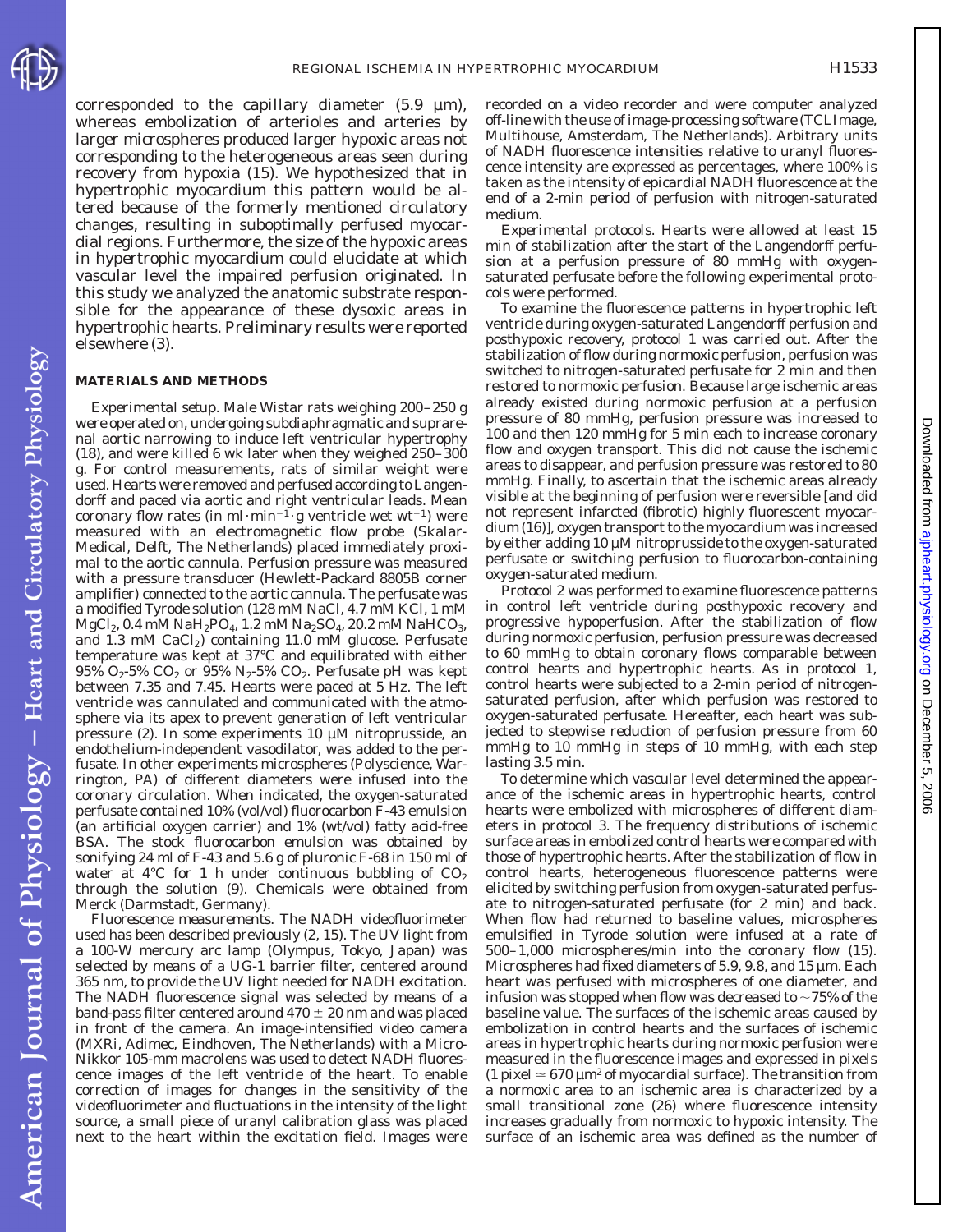pixels with a fluorescence intensity larger than or equal to the intensity halfway between the intensity of the normoxic surrounding area and the peak intensity of the ischemic area. Relative frequency distributions were calculated for six intervals of surface areas (see Fig. 7), and the proportion of total ischemic epicardial surface and the number of ischemic areas were measured (see Fig. 8).

Data are presented as means  $\pm$  SE. Mean relative frequencies of surface areas per interval were tested for differences between groups using unpaired *t*-tests. Group means of other data were also tested for differences, also using unpaired *t*-tests. The criterion for significance was taken to be  $P < 0.05$ for all comparisons.

#### **RESULTS**

Five hypertrophic Langendorff-perfused hearts (total ventricle wet wt  $1.6 \pm 0.2$  g) were subjected to *protocol 1*. Hearts instantly developed ischemic areas, indicated by patches of highly fluorescent myocardium (Fig. 1*A*). These ischemic areas were stable in size and time during the entire period of normoxic perfusion, lasting up to 30 min. After stabilization, the perfusate was switched to nitrogen-saturated medium for 2 min, which caused an increase of coronary flow from 13.8  $\pm$ 0.4 (at 2 min in Fig. 2A) to 24.4  $\pm$  0.4 ml·min<sup>-1</sup>·g<sup>-1</sup> (at 4 min in Fig. 2*A*) and an increase of NADH fluorescence intensity of the total epicardium from  $32 \pm 3\%$  (Fig. 1A; at 2 min in Fig. 2*B*) to 100% (Fig. 1*B*; at 4 min in Fig. 2*B*). Restoration to oxygen-saturated perfusion decreased coronary flow and epicardial fluorescence intensity (Figs. 1*C* and 2*A*). The decrease of NADH fluorescence intensity was spread in uneven patterns across the epimyocardial surface with larger areas having a high fluorescence intensity, persisting even after 20 s of reperfusion (Fig. 1*C*). Eventually fluorescence intensity decreased to the baseline level at the start of the experiment; this took longer than 5 min. To increase oxygen transport to the myocardium after coronary flow had reached baseline levels, perfusion pressure was increased to 100 and then 120 mmHg. Coronary flow increased from 14.1  $\pm$  0.3 to 17.0  $\pm$  0.5 and then  $19.8 \pm 0.7$  ml·min<sup>-1</sup>·g total ventricle wet wt<sup>-1</sup>, respectively, but this did not cause ischemic areas to disappear (data not shown). Perfusion pressure was then restored to 80 mmHg. The perfusate was switched to oxygen-saturated medium containing nitroprusside to increase oxygen transport by vasodilatation. Flow increased from 13.5  $\pm$  0.5 to 27.8  $\pm$  1.2 ml·min<sup>-1</sup>·g total ventricle wet  $wt^{-1}$ , and ischemic areas completely disappeared (Fig. 1*D*). To increase oxygen transport in a different manner, in three additional hypertrophic hearts (total ventricle wet wt 1.5  $\pm$  0.1 g) not subjected

to this protocol but which also displayed ischemic areas on commencement of Langendorff perfusion, the perfusate was switched from oxygen-saturated medium to fluorocarbon-containing oxygen-saturated medium. Flow decreased from  $14.5 \pm 0.7$  to  $12.1 \pm 0.6$  ml·min<sup>-1</sup>·g total ventricle wet  $wt^{-1}$  (not significant), and the size of ischemic areas dramatically decreased (Fig. 3).

Control hearts ( $n = 5$ , total ventricle wet wt  $1.1 \pm 0.1$ g) were subjected to *protocol 1*, which differed from *protocol 2* (hypertrophic hearts) in that, at the start of the protocol, perfusion pressure was decreased to 60 mmHg to obtain coronary flows comparable to those of the hypertrophic hearts. Coronary flows of control hearts 2 min before the start of nitrogen-saturated perfusion did not differ significantly from those of hypertrophic hearts (Fig. 2*A*). At the start of perfusion there were no ischemic areas (Fig. 4*A*). When the perfusate was switched from oxygen- to nitrogensaturated medium, NADH fluorescence homogeneously increased over the entire epicardial surface (Figs. 2*B* and 4*B*). Also, coronary flow increased from  $14.3 \pm 0.8$ (at 2 min in Fig. 2A) to 28.3  $\pm$  2.0 ml·min<sup>-1</sup>·g<sup>-1</sup> (at 4 min in Fig. 2*A*). During reperfusion with oxygensaturated medium, NADH fluorescence rapidly decreased in a heterogeneous pattern (Fig. 4*C*) of small areas with fluorescence intensities ranging from a low (normoxic) to a high (hypoxic) fluorescence intensity, as described previously (15). Ten seconds after reperfusion, control hearts no longer displayed ischemic areas (data not shown), whereas in hypertrophic hearts postreperfusion ischemia persists much longer (compare Fig. 1, *A* and *C*; 20 s after reperfusion the hypertrophic hearts have ischemic areas that are still larger than they were at the start of perfusion). This is also shown in Fig. 2*B*; after reperfusion, mean NADH fluorescence intensity decreases in both control and hypertrophic hearts but remains significantly higher in hypertrophic hearts for at least 2 min. Figure 2*A* also shows that after reperfusion, coronary flow decreases faster in hypertrophic hearts than in control hearts (for instance, 1 min after reperfusion, coronary flow in the hypertrophic hearts is  $15.2 \pm 0.7$  ml·min<sup>-1</sup>·g<sup>-1</sup>, whereas in control hearts it is  $24.1 \pm 1.0$  ml·min<sup>-1</sup>·g<sup>-1</sup>).

These results suggest that Langendorff-perfused rat hearts that are hypertrophic are hypoperfused, causing ischemic areas to appear. To investigate whether hypoperfusion of control hearts causes similar ischemic areas, perfusion pressure was decreased in a stepwise manner from 60 to 10 mmHg, with each step lasting 3.5 min (*protocol 2* continued) after flow returned to baseline levels after the reperfusion experiment. Flow con-

Fig. 1. NADH fluorescence images of a hypertrophic heart at the start of oxygen-saturated perfusion (*A*), at the end of nitrogen-saturated perfusion (*B*), 20 s after reoxygenation (*C*), and during perfusion with oxygensaturated nitroprusside-containing medium (*D*).

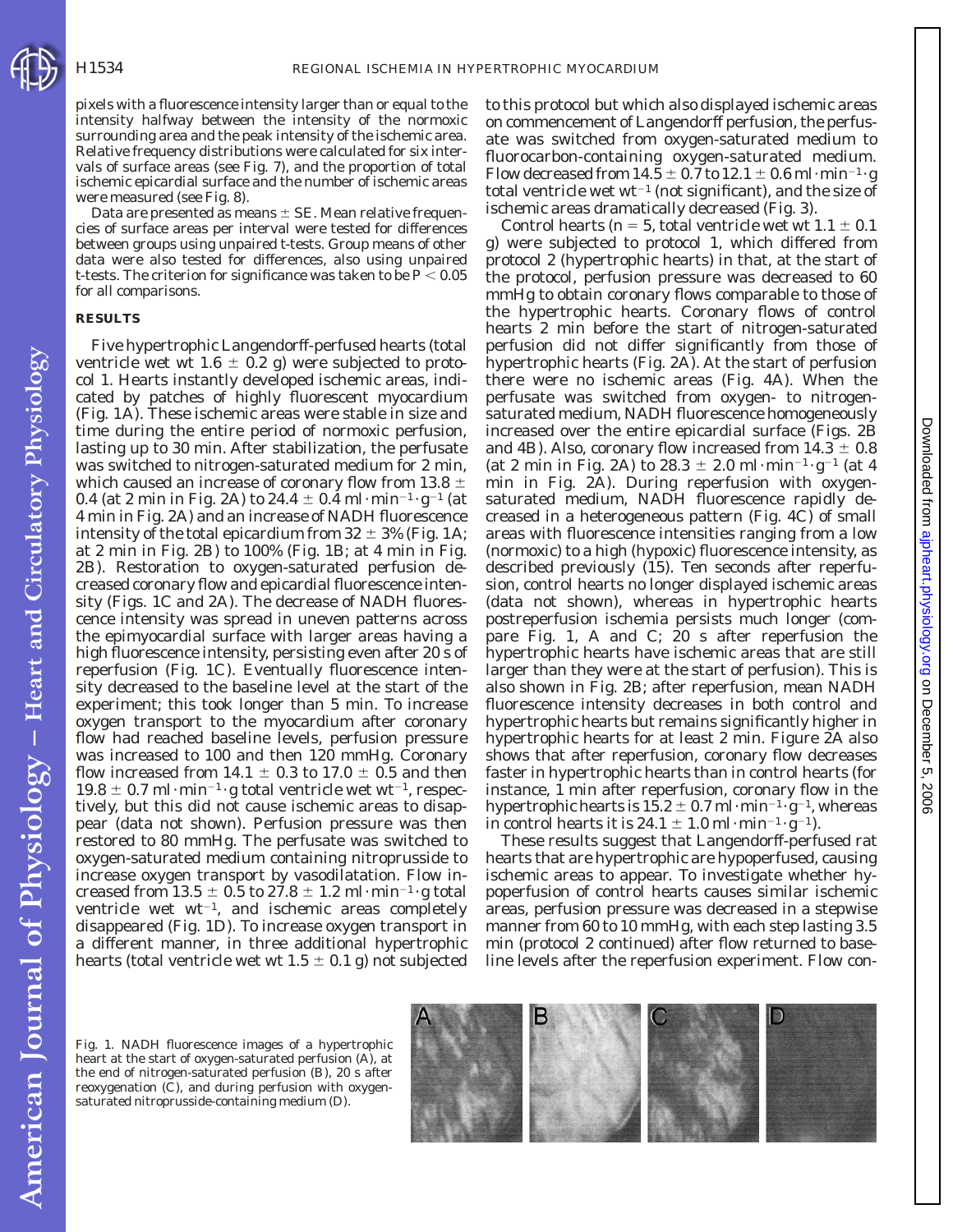

American Journal of Physiology - Heart and Circulatory Physiology



Fig. 2. A: coronary flow changes in rat hearts during stepwise changes in oxygenation. Thick line, mean coronary flow of control heart during *protocol 2* ( $n = 5$ ); thin line, mean coronary flow of hypertrophic heart during *protocol 1* ( $n = 5$ ); dashed lines,  $\pm$ SE. Horizontal bar indicates period of statistically significant ( $P < 0.05$ ) difference in coronary flow between control and hypertrophic hearts. *B*: mean relative NADH fluorescence in rat hearts during stepwise changes in oxygenation.  $\Box$ , NADH fluorescence of control heart during *protocol 2*;  $\bullet$ , NADH fluorescence of hypertrophic heart during *protocol 1*. Values are means  $\pm$  SE. Steps: 0–2 min, perfusion with oxygen-saturated medium; 2–4 min, perfusion with nitrogensaturated medium; 4–6 min, reoxygenation with oxygen-saturated medium. \*Statistically significant  $(P < 0.05)$  difference in mean relative fluorescence between control and hypertrophic hearts.

comitantly decreased (Fig.  $5E$ ) and stabilized in  $\leq$ 2 min after each drop in perfusion pressure. Ischemic areas grew progressively larger during perfusion pressures of  $\leq$ 30 mmHg (Fig. 5, *B-D*). The highly fluorescent ischemic areas were identical in pattern to those seen after switching from nitrogen- to oxygen-saturated perfusion and were evenly distributed over the epicardium (compare Figs. 4*C* and Fig. 5, *B–D*). In these experiments, however, patterns with relatively large ischemic areas coexisting with large normoxic areas as seen in hypertrophic hearts did not appear.

To identify at which level of arteriolar and/or arterial vasculature the ischemic areas originate in hypertrophic myocardium during oxygen-saturated perfusion, control hearts were embolized with microspheres of different diameters according to *protocol 3*; five hearts



Fig. 3. NADH fluorescence images of a hypertrophic heart during perfusion with oxygen-saturated medium containing no fluorocarbons (*A*) and 3 min after perfusion with oxygen-saturated medium containing fluorocarbons (*B*).

were embolized with 5.9-µm microspheres, three with 9.8- $\mu$ m microspheres, and three with 15- $\mu$ m microspheres. The larger the diameter, the larger the ischemic areas, as shown in Figs. 6 and 7. Figure 7 shows the frequency distribution of ischemic surface areas of hearts embolized with 5.9-, 9.8-, and 15-µm microspheres and of the hypertrophic hearts of *protocol 1*. The mean relative frequency distribution of ischemic surface areas in hypertrophic hearts did not differ significantly from those in control hearts embolized with 9.8- and 15-µm microspheres (except for the interval from 600 to 800 pixels, where there was a significant difference between hypertrophic hearts and control hearts embolized with 9.8-µm microspheres), whereas it did differ significantly from the frequency distribution of hearts embolized with 5.9-µm microspheres (Fig. 7). The proportion of ischemic epicardium and number of ischemic areas of hearts embolized with the different microspheres and of hypertrophic hearts are shown in Fig. 8.

#### **DISCUSSION**

Earlier work identified hypoperfused ischemic areas in hypertrophic Langendorff-perfused hearts (12). The present study was performed to locate the vascular level at which these hypoperfused areas originate. The main findings of this study were that the ischemic areas in hypertrophic Langendorff-perfused rat hearts were significantly larger than ischemic areas evoked by capillary embolization or by normoxic recovery from nitrogen-saturated perfusion. The ischemic surface areas had a frequency distribution closely resembling that of normal hearts embolized at the arteriolar and/or



Fig. 4. NADH fluorescence images of a control heart (*protocol 2*) at the start of oxygen-saturated perfusion (*A*), at the end of nitrogensaturated perfusion (*B*), and 5 s after reoxygenation with oxygensaturated medium (*C*).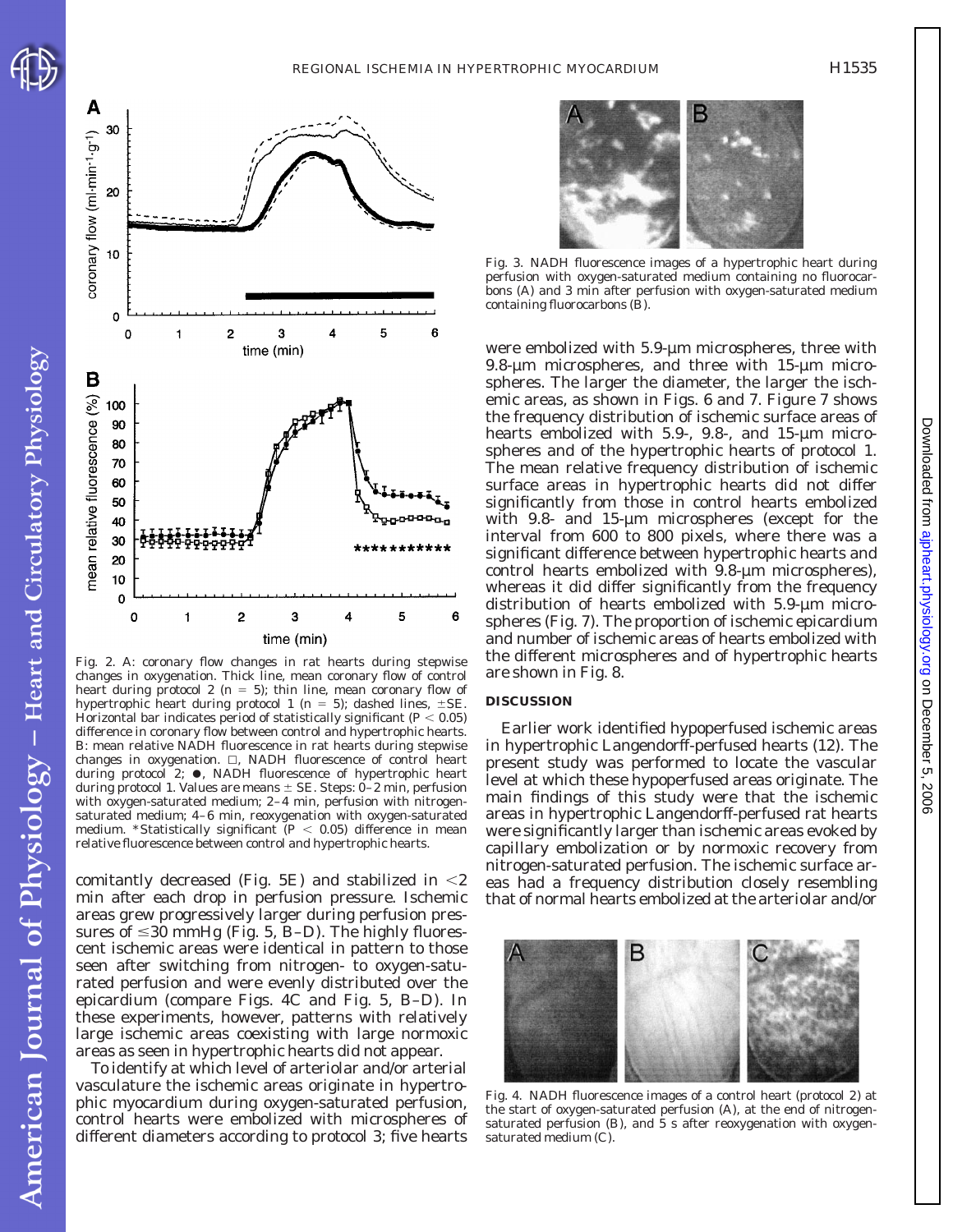

Fig. 5. NADH fluorescence images of a control heart during oxygen-saturated perfusion (*protocol 2*) at a perfusion pressure of 40 (*A*), 30 (*B*), 20 (*C*), and 10 mmHg  $(D)$ . *E*: coronary flow in control hearts  $(n = 5)$ during stepwise decreases of perfusion pressure.

arterial level, suggesting the existence of hypoperfusion originating at the arteriolar and/or arterial level.

In this study we used epicardial NADH fluorescence to measure epicardial ischemia. The definition of ischemia in terms of fluorescence intensity requires further elaboration. Anoxia induced in Langendorff-perfused rat hearts leads to a four- to fivefold increase in NADH fluorescence intensity relative to the normoxic NADH fluorescence intensity (15). In this study we measured the surface areas of ischemic epicardial zones with a NADH fluorescence intensity greater than the intensity halfway between the intensities of the normoxic surrounding area and those of the ischemic epicardial zones. The NADH fluorescence intensities of the ischemic zones were at least threefold greater than the NADH fluorescence intensities of normoxic epicardium. Because fluorescence measurements were made in beating hearts, we minimized motion artifacts by selecting images from the hearts in identical positions in the cardiac cycle (2).

The NADH fluorescence intensity is also dependent on the amount of work output and the mitochondrial state (2, 6). High work output induces a decrease of the basal normoxic fluorescence intensity. The left ventricle was cannulated and communicated with the atmosphere in all experiments to prevent the development of left ventricular pressure buildup, resulting in similar mitochondrial states in both hypertrophic and control hearts. This prevented confounding of the fluorescence measurements by variations in work output (2). Still, differences in ADP substrate levels between control hearts and hypertrophic hearts could cause differences in NADH fluorescence intensities. However, as can be deduced from Refs. 2 and 6, differences in fluorescence induced by ADP substrate-level variation are not as large as differences induced by ischemia.

Another factor influencing NADH fluorescence intensity is substrate availability. It was shown earlier that the normoxic NADH fluorescence intensity is dependent on the substrate: pyruvate increases normoxic fluorescence the most, oleate less, and glucose even less (2, 12). In this study, however, all experiments were performed with 5.5 mM glucose. Normoxic fluorescence intensity did not differ between hypertrophic and control hearts (data not shown), and highly fluorescent areas in hypertrophic hearts disappeared on improvement of myocardial oxygenation (Figs. 1*D* and 3*B*), thereby excluding the confounding of NADH fluorescence measurements by differences in substrate availability between control and hypertrophic hearts.

American Journal of Physiology - Heart and Circulatory Physiology

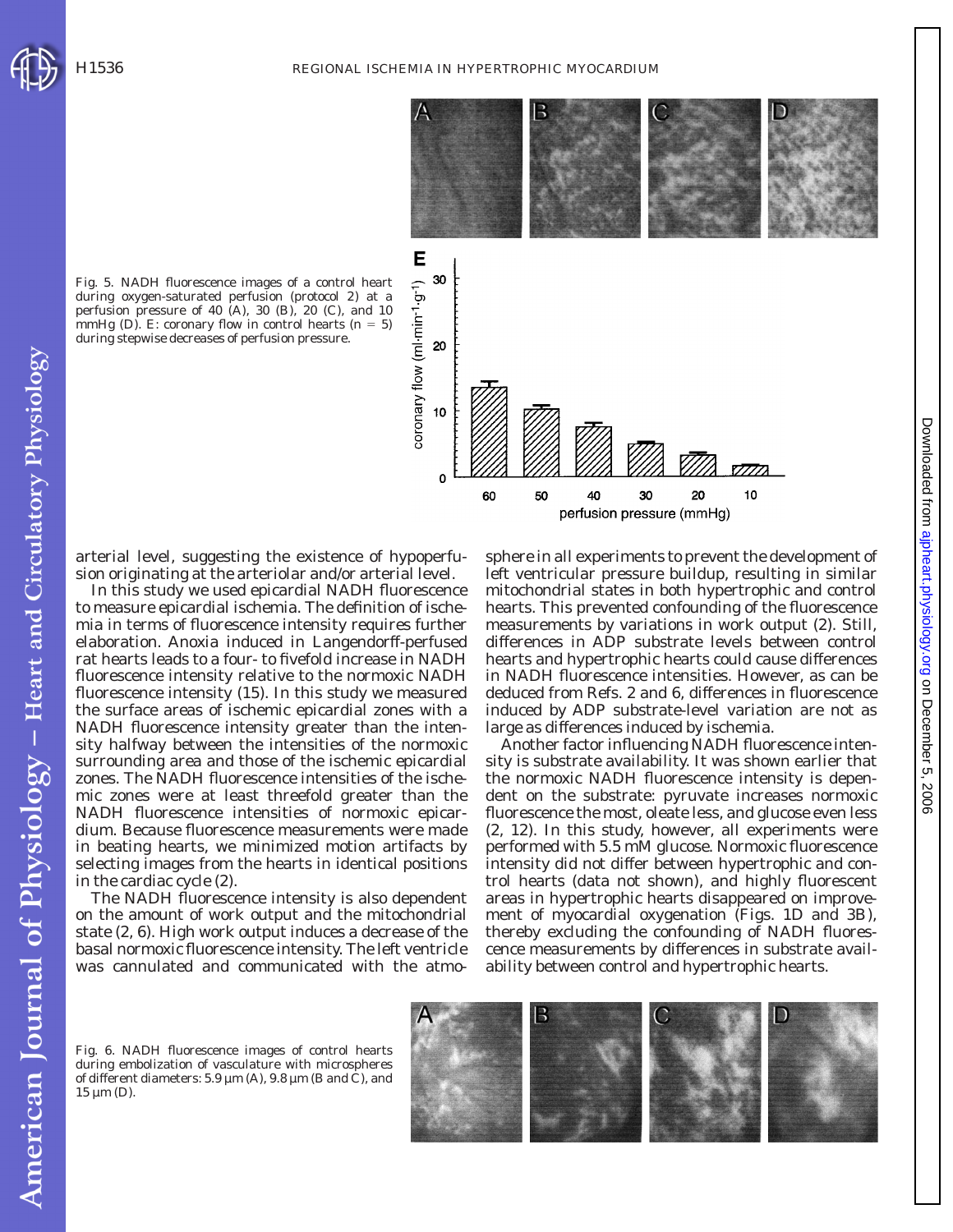



Fig. 7. Frequency distribution histogram of ischemic surface area (1 pixel =  $670 \mu m^2$ ) in hearts embolized with microspheres 5.9 ( $n = 5$ ), 9.8 ( $n = 3$ ), and 15  $\mu$ m ( $n = 3$ ) in diameter and in hypertrophic hearts  $(n = 5)$ . Columns represent mean frequency and bars represent SE. \*Statistically significant ( $P < 0.05$ ) different from 5.9-µm microspheres.

In this study we decreased perfusion pressure in control hearts to obtain comparable coronary flow rates between control and hypertrophic hearts. This did not result in qualitatively different NADH fluorescence patterns in control hearts (data not shown). We did not increase perfusion pressure in hypertrophic hearts to this end, because this would have resulted in nonphysiologically high perfusion pressures in hypertrophic hearts. In all experiments in this study the left ventricular cavity communicated with the atmosphere via a cannula inserted through the apex of the left ventricle to ensure the lowest possible cardiac work output in all hearts, thereby reducing the confounding of NADH



Fig. 8. Proportion of ischemic epicardium (open bars) and number of ischemic areas (filled bars) of hearts embolized with microspheres 5.9  $(n = 5)$ , 9.8  $(n = 3)$ , and 15  $\mu$ m  $(n = 3)$  in diameter and in hypertrophic (hyp) hearts  $(n = 5)$ . Columns represent mean values and bars represent SE.

fluorescence measurements by differences in oxygen consumption (2).

Normal rat hearts Langendorff perfused with oxygensaturated medium continuously release lactate in their effluent, indicating that they are borderline aerobic (13). However, epicardial NADH fluorescence measurements under these circumstances do not reveal dysoxic areas (Fig. 4*A*) (15). Hypertrophic hearts are known to have a decreased myocardium-to-vascularization ratio (8, 22). Because of this less optimal vascularization, we expected hypertrophic Langendorff-perfused hearts to develop highly NADH-fluorescent ischemic areas during normoxic perfusion, as shown earlier (Fig. 1*A*) (3, 12). That study had suggested that the development of ischemia was related to the production of oxygen free radicals and acidosis in hypoperfused areas of hypertrophic hearts because of the finding that these ischemic areas could be relieved by perfusion with superoxide dismutase, a scavenger of oxygen free radicals, or by perfusion with fatty acids, resulting in a protection from acidosis-initiated loss of capillary flow. Steenbergen et al. (26) also observed the development of relatively large ischemic areas induced by acidosis in normal hearts and suggested that acidosis-induced coronary (arteriolar and/or arterial) changes were responsible.

Ischemic areas in hypertrophic hearts were elicited at flow rates that did not cause local ischemia in control hearts, suggesting the existence of local hypoperfused areas in hypertrophic Langendorff-perfused rat hearts. To ascertain that these highly fluorescent areas were still viable areas of myocardium and were dysoxic because of impaired oxygenation, oxygen transport was increased in several ways. Adding fluorocarbons or nitroprusside to the perfusate resulted in either complete disappearance (nitroprusside, Fig. 1*A*) or significant reduction of ischemia (fluorocarbons, Fig. 3). Furthermore, histological analysis in formaldehyde-fixed hypertrophic hearts stained with hematoxylin-eosin revealed no evidence of infarction (data not shown). Increasing coronary flow by increasing perfusion pressure, however, did not produce a significant decrease in ischemic areas (data not shown) in hypertrophic hearts. An explanation for this observation could be that because of the increase in coronary perfusion pressure, oxygen consumption increases, thereby more or less keeping the ratio between oxygen supply and demand unchanged (10). Alternatively, enhancing flow by increasing perfusion pressure could only affect shunting flow, thereby leaving the hypoperfused areas still dysoxic.

In a previous study (15) we had shown with NADH fluorescence measurements in normal hearts that occlusion of vessels of increasing diameter induced patchy ischemic areas of increasing surface area. Furthermore, normoxic recovery in control hearts from perfusion with nitrogen-saturated medium was accompanied by a heterogeneous NADH fluorescence pattern with small, highly fluorescent patches lagging behind areas with a much faster decrease of fluorescence. These ischemic areas were shown to be microcirculaDownloadedfrom [ajpheart.physiology.org](http://ajpheart.physiology.org) on December 5, 2006

Downloaded from ajpheart.physiology.org on December 5, 2006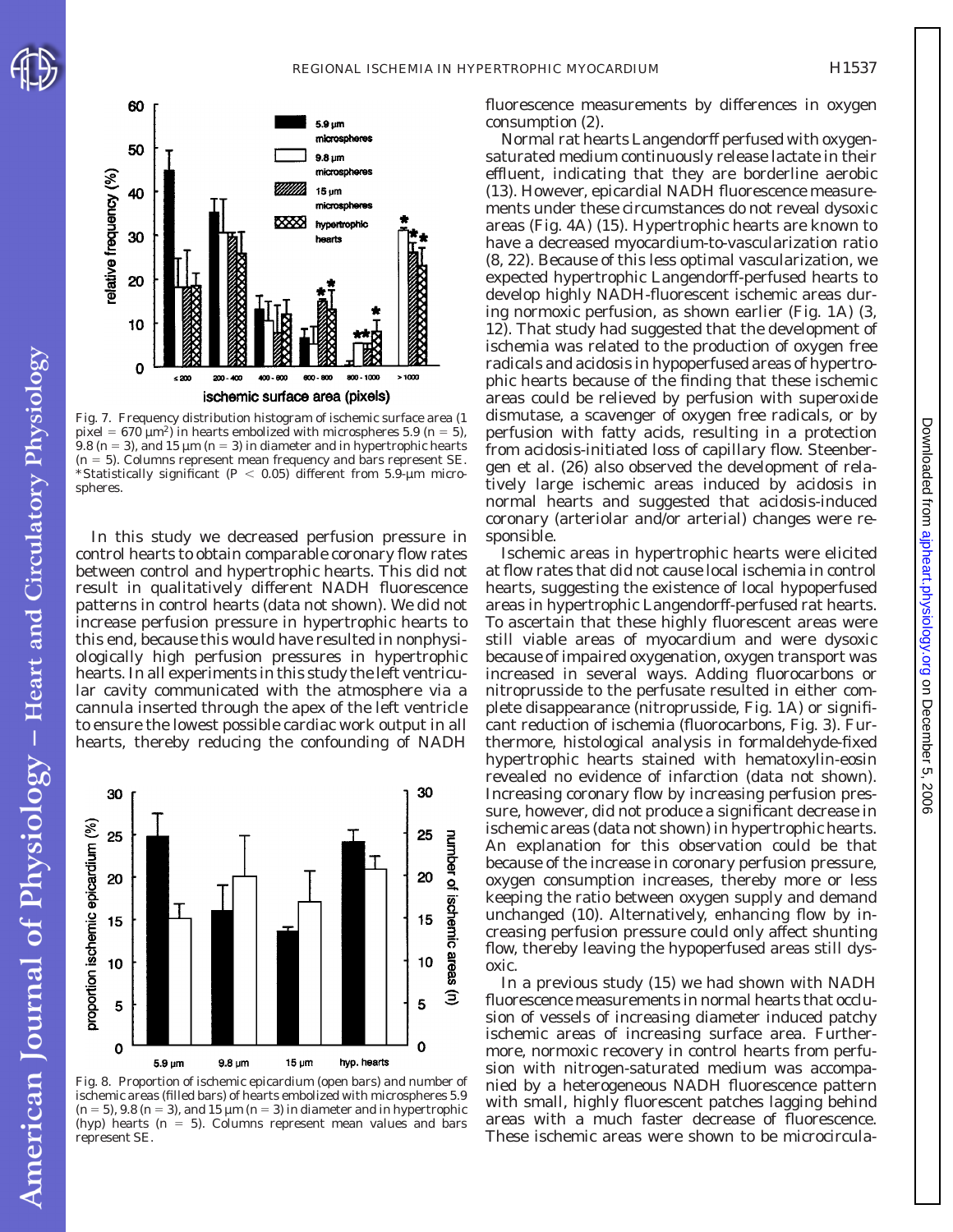American Journal of Physiology - Heart and Circulatory Physiology

tory units originating at the capillary level, which were the last to be reoxygenated during reperfusion and could also be elicited by occluding capillaries with microspheres 5.9 µm in diameter (Fig. 6*A*) (15). A recent histological study by Vetterlein et al. (27) in normal rat hearts in vivo found that tissue located within the capillary bed in proximity to the draining venule is more prone to the development of hypoxia in critical oxygen supply conditions. Hypoxia develops during hypoperfusion because of a combination of disturbances of perfusion in feeding areas of arterioles and the loss of oxygen lengthwise along capillaries. Apparently the microcirculatory units described by Ince et al. (15) are located in capillary beds close to venules. Ischemic areas in hypertrophic hearts at the start of perfusion are significantly larger than those elicited by capillary occlusion in normal hearts (compare Figs. 1*A* and 6*A*), suggesting that they originate at a vascular level proximal to the capillaries. This is also supported by the finding that the embolization of increasingly larger vessels (*protocol 3*) produces increasingly larger ischemic areas that resemble those of hypertrophic hearts (compare Figs. 6, *B–D*, and 1*A*). One could argue, taking into account the study of Vetterlein et al. (27), that in hypertrophy the disturbances of perfusion of certain individual arterioles predominate over the loss of oxygen lengthwise along capillaries, thereby inducing larger ischemic areas. Another argument in favor of this hypothesis is the close resemblance of the frequency distribution histogram of ischemic surface areas of hypertrophic hearts to that of control hearts with embolized arterioles and/or arteries (Fig. 7).

Reperfusion with oxygen-saturated medium after nitrogen-saturated perfusion in hypertrophic hearts revealed a significantly different fluorescence pattern from that of control hearts. Mean fluorescence intensity decreased significantly slower with, 1 min after reperfusion, a decline in mean fluorescence intensity of 52  $\pm$ 2% in hypertrophic hearts compared with  $40 \pm 2\%$  in control hearts (Fig. 2*B*). This was accompanied by a significantly faster decrease of flow and thus less oxygen transport after reperfusion in hypertrophic hearts (15.2  $\pm$  0.7 ml·min<sup>-1</sup>·g<sup>-1</sup> 1 min after reperfusion) compared with control hearts  $(24.1 \pm 1.0$ ml·min<sup>-1</sup>·g<sup>-1</sup> 1 min after reperfusion) (Fig. 2*B*). Peak flow during nitrogen-saturated perfusion was significantly higher in control hearts compared with that in hypertrophic hearts (Fig. 2*B*). These findings indicate a decreased coronary flow reserve in hypertrophic hearts, as was found in earlier studies (11, 19, 20). The accompanying fluorescence images during the reperfusion phase show the persistence of larger ischemic areas (Fig. 1*C*) with high fluorescence even 20 s after reperfusion, whereas in control hearts fluorescence images reveal no ischemia even before that time. The ischemic areas persisting in hypertrophic hearts after reperfusion are also larger than those in control hearts (compare Figs. 1*C* and 4*C*) and resemble those after occlusion of arterioles and/or arteries with microspheres (Fig. 6). This finding suggests the existence of hypoperfused areas of myocardium in hypertrophy,

originating at the arteriolar and/or arterial level. To examine the effect of hypoperfusion on control hearts, perfusion pressure was progressively decreased (*protocol 2*). This induced ischemic areas that match the pattern elicited by occluding capillaries (15) and are much smaller in size than the dysoxic areas seen in hypertrophic hearts. We were never able to induce patterns of ischemia in control hearts resembling those seen in the hypertrophic hearts. Apparently hypertrophy produced by the method used in this study induces changes in arteriolar and/or arterial vascular control that result in ischemia of myocardial areas during suboptimal coronary perfusion. Earlier work (12, 14) has shown that a possible mechanism accounting for such an effect could be scavenging of nitric oxide (endothelium-derived relaxing factor) by increased oxygen free radical production in ischemic myocardial areas in hypertrophic hearts.

In conclusion, in this study we found that the pattern of oxygen transport to the epimyocardium is profoundly altered in hypertrophy. These changes are the result of dysregulation of flow at the arteriolar and/or arterial level. The areas with the slowest reoxygenation after ischemia in hypertrophy are larger than the microcirculatory units described by Ince et al. (15) and have a surface area distribution matching that of the ischemic areas evoked by arteriolar and/or arterial embolization.

Address for reprint requests and other correspondence: J. F. Ashruf, Dept. of Surgery, Erasmus Univ. of Rotterdam, Dr. Molewaterplein 40, 3015 GD Rotterdam, The Netherlands (E-mail: ashrufpatandin@wanadoo.nl).

Received 2 November 1998; accepted in final form 31 May 1999.

#### **REFERENCES**

- 1. **Anderson, P. G., S. P. Bishop, and S. B. Digerness.** Transmural progression of morphologic changes during ischemic contracture and reperfusion in the normal and hypertrophied rat heart. *Am. J. Pathol*. 129: 152–167, 1987.
- 2. **Ashruf, J. F., J. M. C. C. Coremans, H. A. Bruining, and C. Ince.** Increase of cardiac work is associated with decrease of mitochondrial NADH. *Am. J. Physiol*. 269 (*Heart Circ. Physiol*. 38): H856–H862, 1995.
- 3. **Ashruf, J. F., C. Ince, H. A. Bruining, and W. C. Hulsmann.** Ischemic areas in hypertrophic Langendorff rat hearts visualized by NADH videofluorimetry. *Adv. Exp. Med. Biol*. 345: 259–262, 1994.
- 4. **Avontuur, J. A. M., H. A. Bruining, and C. Ince.** Inhibition of nitric oxide synthesis causes myocardial ischemia in endotoxemic rats. *Circ. Res*. 76: 418–425, 1996.
- 5. **Cimini, C. M., and H. R. Weiss.** Isoproterenol and myocardial O2 supply/consumption in hypertension-induced myocardial hypertrophy. *Am. J. Physiol*. 259 (*Heart Circ. Physiol*. 28): H346– H351, 1990.
- 6. **Chance, B.** Pyridine nucleotide as an indicator of the oxygen requirements for energy linked functions of mitochondria. *Circ. Res*. 38, *Suppl*. 1: 31–38, 1976.
- 7. **Dellsperger, K. C., and M. L. Marcus.** Effects of left ventricular hypertrophy on the coronary circulation. *Am. J. Cardiol*. 65: 1504–1510, 1990.
- 8. **Einzig, S., J. J. Leonard, M. R. Tripp, R. V. Lucas, C. R. Swayze, and I. J. Fox.** Changes in regional myocardial blood flow and variable development of hypertrophy after aortic banding in puppies. *Cardiovasc. Res*. 15: 711–723, 1981.
- 9. **Geyer, R. P.** ''Bloodless'' rats through the use of artificial blood substitutes. *Federation Proc*. 34: 1499–1505, 1975.